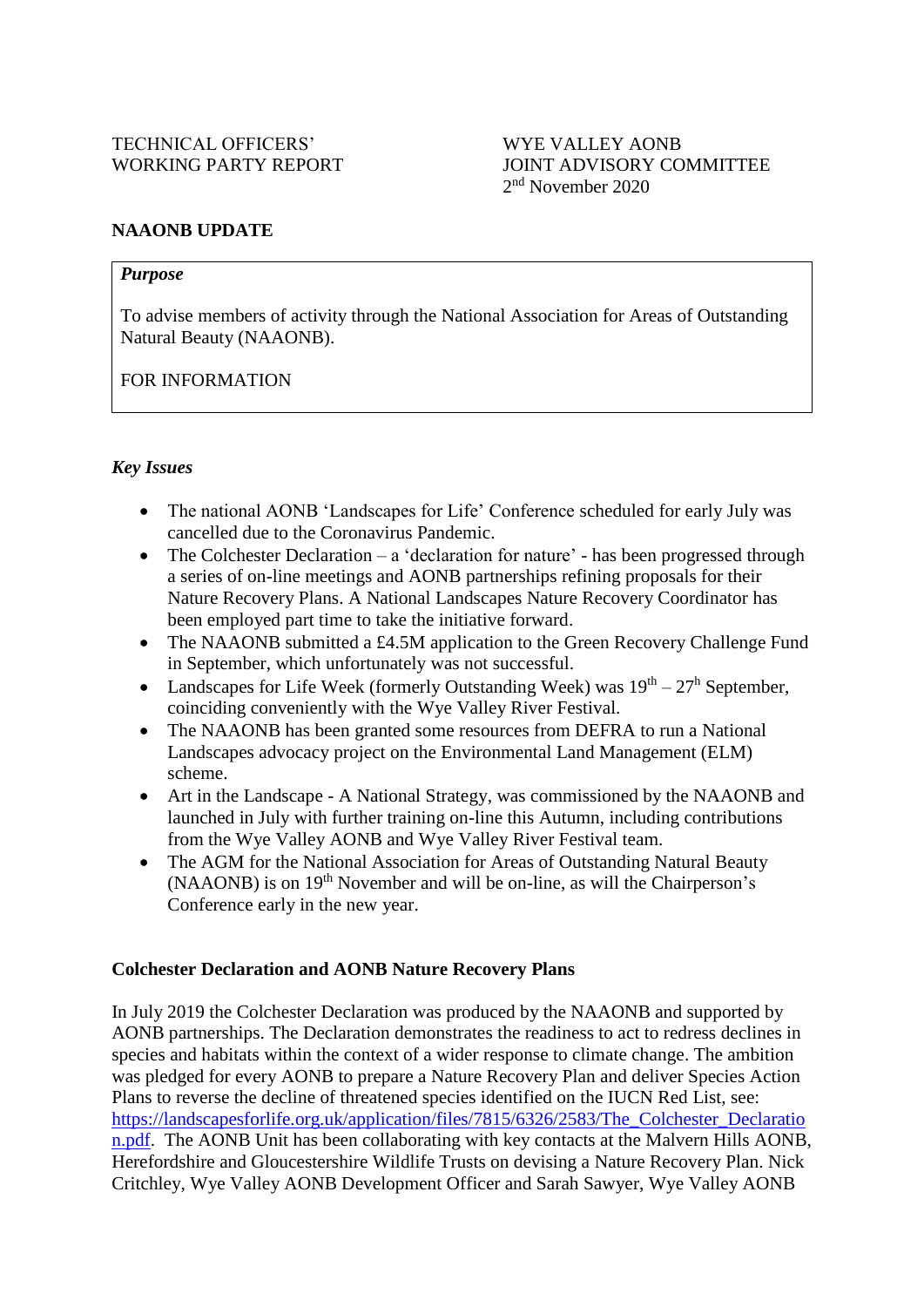Community Links Officer recently convened a meeting of local ecologists to define the appropriate species for the Wye Valley to prepare and deliver Species Action Plans for. The intention is to take a landscape and ecological network-based approach, not a single species approach, and focus on what is actionable within the AONB. The NAAONB have also recently recruited a National Landscapes Nature Recovery Coordinator to help co-ordinate this work nationally.

# **Green Recovery Challenge Fund bid: 'Recovering Nature and Connecting People in AONBs'**

The Expression of Interest application for the Green Recovery Challenge Fund was submitted by the NAAONB in September. The bid 'Recovering Nature and Connecting People in AONBs' was for £4.5M covering all 36 AONBs in England and included a Nature Recovery Officer for each AONB and an associated capital fund for local 'shovel-ready' projects, many with local Wildlife Trusts and other eNGOs. Unfortunately the bid did not pass the Expression of Interest phase. But the collaborative effort in developing the application and identifying many of the schemes and projects will most likely not be wasted. The majority of projects remain 'shovel-ready' should the opportunity and resources become available.

# **ELM National Landscapes advocacy project**

DEFRA are supporting the NAAONB to run a National Landscapes advocacy project on the Environmental Land Management (ELM) scheme. Working collaboratively across AONBs and National Parks, the project aims to:

- build on National Landscapes' existing networks to increase farmer/land manager engagement in ELM, and in Countryside Stewardship as a route into ELM.
- create an evidence base for roles National Landscapes could have in ELM when it is rolled out which will support any future funding submissions.

Specific elements of the project include training for National Landscapes staff, online events for farmers and land managers, 'farmer to farmer' video content and electronic updates. It is intended to help raise farmers' awareness and understanding of ELM planning in National Landscapes and create a conduit to disseminate information beyond the end of the project. This will in turn support future funding bids, farm clusters and the enhancement of nature at a landscape scale. The NAAONB are currently working in collaboration with DEFRA to ensure a timely flow of information and with AONB staff who have responsibility for developing relationships with farmers, growers and land managers of all kinds.

### **Art in the Landscape - A National Strategy**

The 'Art in the Landscape' Strategy was prepared by consultants Activate Performing Arts as part of an Arts Council England funded project with the NAAONB. The strategy is available here:

[https://landscapesforlife.org.uk/application/files/2116/0318/0964/Art\\_in\\_the\\_Landscape\\_-](https://landscapesforlife.org.uk/application/files/2116/0318/0964/Art_in_the_Landscape_-_Final_Report.pdf)

Final Report.pdf. It builds on the experience of AONB staff and wider organisations working with art in the landscape, including the Wye Valley River Festival. Sarah Sawyer, Wye Valley AONB Community Links Officer, is on the Steering Group for the project. Initially a national training event was incorporated into the Wye Valley River Festival in May